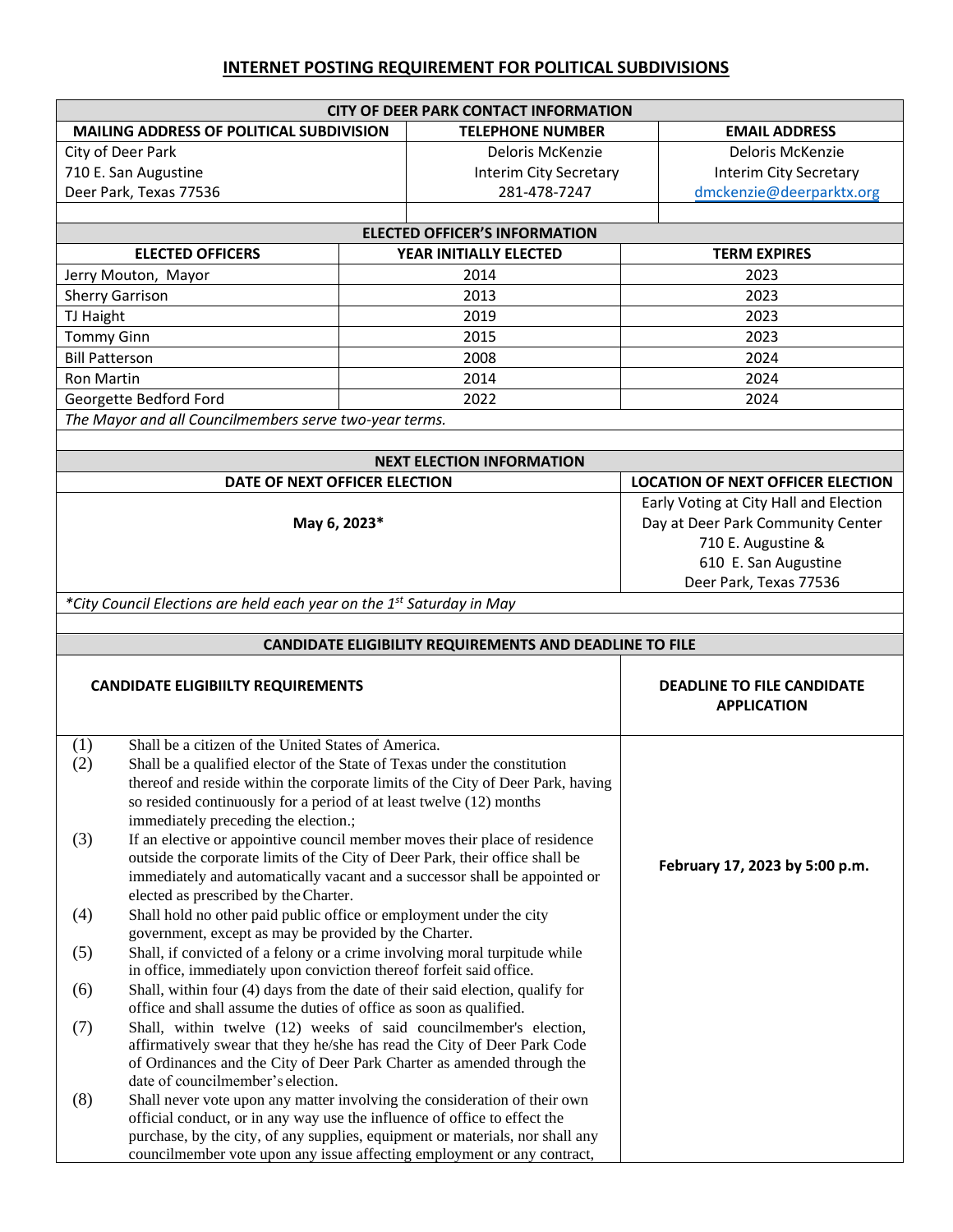|                                                                                                                  | job, work, or service for the city which would result in a material gain to                                                             |  |  |  |
|------------------------------------------------------------------------------------------------------------------|-----------------------------------------------------------------------------------------------------------------------------------------|--|--|--|
|                                                                                                                  | them. In such event, said councilmember(s) shall not vote, but shall give                                                               |  |  |  |
|                                                                                                                  | their reason(s) for not voting, which reason(s) shall be written upon the                                                               |  |  |  |
|                                                                                                                  | minutes of council.                                                                                                                     |  |  |  |
| (9)                                                                                                              | Shall, when in attendance at a council meeting, vote upon every issue upon                                                              |  |  |  |
|                                                                                                                  | which a vote has been called for, and it is hereby provided that whenever a                                                             |  |  |  |
|                                                                                                                  | councilmember fails or refuses to vote when a vote of the council has been                                                              |  |  |  |
|                                                                                                                  | called for, that said member's vote shall automatically be counted as an                                                                |  |  |  |
|                                                                                                                  | affirmative vote, save and except wherein the provisions of the Charter                                                                 |  |  |  |
|                                                                                                                  | apply.                                                                                                                                  |  |  |  |
| (10)                                                                                                             | If the mayor or other members of the council shall fail to maintain the                                                                 |  |  |  |
|                                                                                                                  | foregoing qualifications, without acceptable valid excuse, or shall be absent                                                           |  |  |  |
|                                                                                                                  | from three (3) consecutive meetings without valid excuse, the council, at its                                                           |  |  |  |
|                                                                                                                  | next regular meeting, must declare a vacancy to exist and shall fill said<br>vacancy as set forth in section 3.1 [3.12] of the Charter. |  |  |  |
|                                                                                                                  |                                                                                                                                         |  |  |  |
|                                                                                                                  |                                                                                                                                         |  |  |  |
|                                                                                                                  |                                                                                                                                         |  |  |  |
|                                                                                                                  |                                                                                                                                         |  |  |  |
| Candidate Packets, including the application are available on the City Secretary's webpage week of January.      |                                                                                                                                         |  |  |  |
| http://www.deerparktx.gov/267/Elections                                                                          |                                                                                                                                         |  |  |  |
| Forms are available on the Secretary of State website and the Texas Ethics Commission website                    |                                                                                                                                         |  |  |  |
| https://www.sos.state.tx.us./elections/<br>https://www.ethics.state.tx.us/resources/cf/                          |                                                                                                                                         |  |  |  |
| Notice and Record of Meeting of Political Subdivision's Governing Body (If Applicable to Political Subdivision): |                                                                                                                                         |  |  |  |
| https://cityofdeerpark.legistar.com/Calendar.aspx                                                                |                                                                                                                                         |  |  |  |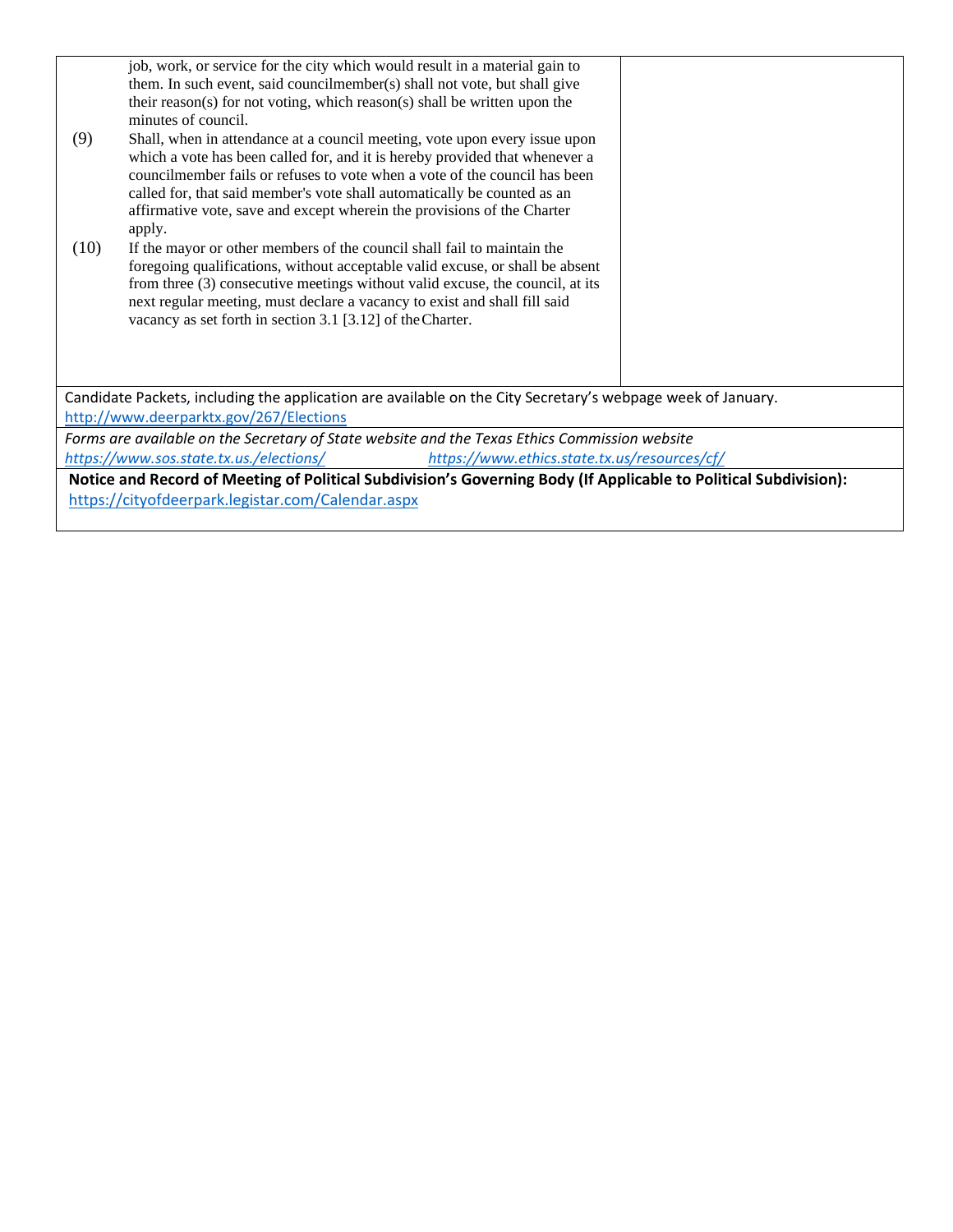## **REQUISITO DE PUBLICACIÓN EN INTERNET PARA SUBDIVISIONES POLÍTICAS**

| INFORMACIÓN DE CONTACTO DE LA CIUDAD DE DEER PARK                     |                                                                                                                                                            |                        |                                                                                         |                                                                         |  |  |  |
|-----------------------------------------------------------------------|------------------------------------------------------------------------------------------------------------------------------------------------------------|------------------------|-----------------------------------------------------------------------------------------|-------------------------------------------------------------------------|--|--|--|
| DIRECCIÓN POSTAL DE LA SUBDIVISIÓN<br><b>POLÍTICA</b>                 |                                                                                                                                                            | NÚMERO DE TELÉFONO     | <b>CORREO ELECTRÓNICO</b>                                                               |                                                                         |  |  |  |
| City of Deer Park                                                     |                                                                                                                                                            |                        | Deloris McKenzie                                                                        | Deloris McKenzie                                                        |  |  |  |
|                                                                       | 710 E. San Augustine                                                                                                                                       |                        | Secretaria de la                                                                        | Secretaria de la Ciudad                                                 |  |  |  |
|                                                                       | Deer Park, Texas 77536                                                                                                                                     |                        | Ciudad 281-478-7247                                                                     | dmckenzie@deerparktx.org                                                |  |  |  |
|                                                                       |                                                                                                                                                            |                        |                                                                                         |                                                                         |  |  |  |
| <b>INFORMACIÓN DEL FUNCIONARIO ELECTO</b>                             |                                                                                                                                                            |                        |                                                                                         |                                                                         |  |  |  |
|                                                                       | <b>FUNCIONARIOS ELECTOS</b>                                                                                                                                |                        | AÑO EN QUE FUE ELECTO<br><b>INICIALMENTE</b>                                            | <b>VENCIMIENTO DEL TÉRMINO</b>                                          |  |  |  |
|                                                                       | Jerry Mouton, Alcalde                                                                                                                                      |                        | 2014                                                                                    | 2023                                                                    |  |  |  |
|                                                                       | <b>Sherry Garrison</b>                                                                                                                                     |                        | 2013                                                                                    | 2023                                                                    |  |  |  |
| TJ Haight                                                             |                                                                                                                                                            |                        | 2019                                                                                    | 2023                                                                    |  |  |  |
| <b>Tommy Ginn</b>                                                     |                                                                                                                                                            |                        | 2015                                                                                    | 2023                                                                    |  |  |  |
| <b>Bill Patterson</b>                                                 |                                                                                                                                                            |                        | 2008                                                                                    | 2022                                                                    |  |  |  |
| <b>Ron Martin</b>                                                     |                                                                                                                                                            |                        | 2014                                                                                    | 2022                                                                    |  |  |  |
| Rae A. Sinor                                                          |                                                                                                                                                            |                        | 2012                                                                                    | 2022                                                                    |  |  |  |
|                                                                       | El Alcalde y todos los Concejales fungen por términos de dos años.                                                                                         |                        |                                                                                         |                                                                         |  |  |  |
|                                                                       |                                                                                                                                                            |                        | INFORMACIÓN DE LA PRÓXIMA ELECCIÓN                                                      |                                                                         |  |  |  |
|                                                                       | FECHA DE LA PRÓXIMA ELECCIÓN DE FUNCIONARIOS                                                                                                               |                        |                                                                                         | LUGAR DE LA PRÓXIMA ELECCIÓN DE                                         |  |  |  |
|                                                                       |                                                                                                                                                            |                        |                                                                                         | <b>FUNCIONARIOS</b>                                                     |  |  |  |
| 6 DE MAYO DE 2023*                                                    |                                                                                                                                                            |                        |                                                                                         | Votación anticipada en la Alcaldía y el<br>Día de Elección en el Centro |  |  |  |
|                                                                       |                                                                                                                                                            |                        |                                                                                         | comunitario de Deer Park                                                |  |  |  |
|                                                                       |                                                                                                                                                            |                        |                                                                                         | 710 E. Augustine y                                                      |  |  |  |
|                                                                       |                                                                                                                                                            |                        |                                                                                         | 610 E. San Augustine                                                    |  |  |  |
|                                                                       |                                                                                                                                                            | Deer Park, Texas 77536 |                                                                                         |                                                                         |  |  |  |
|                                                                       | *Las elecciones del Consejo Municipal se celebran todos los años el primer sábado de mayo.                                                                 |                        |                                                                                         |                                                                         |  |  |  |
|                                                                       |                                                                                                                                                            |                        |                                                                                         |                                                                         |  |  |  |
|                                                                       |                                                                                                                                                            |                        | REQUISITOS DE ELEGIBILIDAD PARA CANDIDATOS Y FECHA LÍMITE PARA PRESENTAR LA CANDIDATURA |                                                                         |  |  |  |
| REQUISITOS DE ELEGIBILIDAD PARA CANDIDATOS                            |                                                                                                                                                            |                        | FECHA LÍMITE PARA PRESENTAR UNA<br>SOLICITUD DE CANDIDATO                               |                                                                         |  |  |  |
| (1)                                                                   | Debe ser ciudadano/a de los Estados Unidos;                                                                                                                |                        |                                                                                         |                                                                         |  |  |  |
| (2)                                                                   | Debe ser un votante habilitado del Estado de Texas bajo la constitución del                                                                                |                        |                                                                                         |                                                                         |  |  |  |
|                                                                       | mismo y residir dentro de los límites corporativos de la Ciudad de Deer Park,                                                                              |                        |                                                                                         |                                                                         |  |  |  |
|                                                                       | con residencia continua allí por un periodo al menos de doce (12) meses                                                                                    |                        |                                                                                         |                                                                         |  |  |  |
|                                                                       | inmediatamente precedentes a la elección;                                                                                                                  |                        |                                                                                         |                                                                         |  |  |  |
| (3)                                                                   | Si un miembro del consejo por elección o designación se muda a otro lugar<br>de residencia fuera de los límites corporativos de la Ciudad de Deer Park, su |                        |                                                                                         |                                                                         |  |  |  |
|                                                                       | cargo quedará inmediata y automáticamente vacante y se designará a un                                                                                      |                        |                                                                                         | 17 de febrero de 2023 a las 5:00 p.m.                                   |  |  |  |
|                                                                       | sucesor por designación o elección conforme lo dispuesto en la Carta                                                                                       |                        |                                                                                         |                                                                         |  |  |  |
|                                                                       |                                                                                                                                                            |                        |                                                                                         |                                                                         |  |  |  |
| (4)                                                                   | Orgánica.<br>No tendrá ningún otro cargo o empleo público con goce de sueldo en el                                                                         |                        |                                                                                         |                                                                         |  |  |  |
| gobierno de la ciudad, salvo como pudiera disponer la Carta Orgánica. |                                                                                                                                                            |                        |                                                                                         |                                                                         |  |  |  |
| (5)                                                                   | En caso de ser condenado por un delito mayor o delito que incluye                                                                                          |                        |                                                                                         |                                                                         |  |  |  |
|                                                                       | conducta inmoral durante su titularidad en el cargo, en el momento de la                                                                                   |                        |                                                                                         |                                                                         |  |  |  |
|                                                                       | condena por el mismo, perderá dicho cargo.                                                                                                                 |                        |                                                                                         |                                                                         |  |  |  |
| (6)                                                                   | Dentro de los cuatro (4) días de la fecha de dicha elección, será habilitado                                                                               |                        |                                                                                         |                                                                         |  |  |  |
|                                                                       | para el desempeñar el cargo y asumirá las funciones del mismo ni bien                                                                                      |                        |                                                                                         |                                                                         |  |  |  |
|                                                                       | quede habilitado.                                                                                                                                          |                        |                                                                                         |                                                                         |  |  |  |